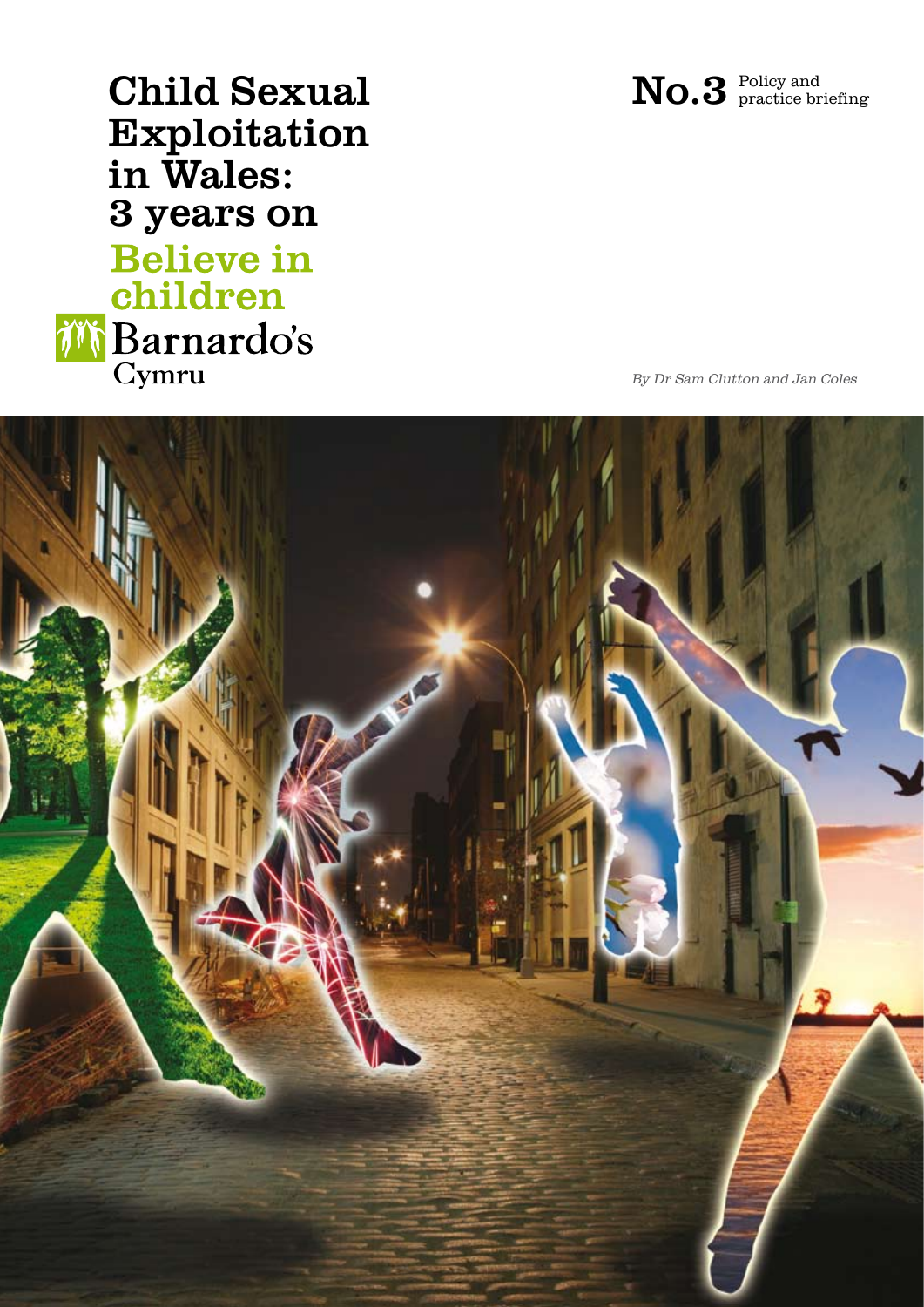# No.3

Policy and practice briefing

## Child Sexual Exploitation in Wales: 3 years on

## Introduction

This policy and practice briefing provides an overview of progress in identifying and responding to the risk of, and abuse through, child sexual exploitation since the publication of the first research on this issue in the Welsh context in 20051. Drawing on research undertaken across three local authorities, this briefing provides new evidence on the prevalence and nature of child sexual exploitation in Wales. The briefing seeks to highlight key vulnerabilities and risks and to set out evidence on best practice in safeguarding – including an introduction to new policy and procedures.

Child sexual exploitation is the coercion or manipulation of children and young people into taking part in sexual activities. It is a form of sexual abuse involving an exchange of some form of payment which can include money, mobile phones and other items, drugs, alcohol, a place to stay, 'protection' or affection. The vulnerability of the young person and grooming process employed by perpetrators renders them powerless to recognise the exploitative nature of relationships and unable to give informed consent.

## Context and background

Child sexual exploitation (CSE) is a particularly hidden form of abuse. The majority of the evidence gathered in relation to this issue has taken place elsewhere in the UK and until recently very little was known about the prevalence and nature

of child sexual exploitation in Wales. In 2005 Barnardo's Cymru undertook a scoping study on behalf of the Wales Advisory Group on Child Sexual  $Exploitation<sup>2</sup>$ . The scoping study identified 184 cases of children and young people across Wales who were identified as being sexually exploited or where there were concerns that they were being sexually exploited. The study also identified a lack of awareness of CSE among professionals and lack of identification of risk, suggesting that the figure of 184 represented an under-estimate of actual prevalence rates. The study also suggested that there were inconsistencies in local authority responses to CSE.

The Welsh Assembly Government responded to recommendations included in the scoping study report and commissioned a review of the content and implementation of local protocols for CSE across Wales. The review was carried out in 2006-07 and provided evidence to confirm the findings of the earlier scoping study3. The review identified a general lack of awareness about the content of local protocols and of associated procedures for responding to child sexual exploitation across agencies. Awareness of the risk indicators of, and issues associated with, child sexual exploitation was limited beyond small groups of strategic officers or practitioners who had a good working knowledge and were committed to addressing this issue. Examples of consistent multiagency working were limited and a need for multi-agency training was identified by the majority

of respondents. There was wide variation in the content of local CSE safeguarding protocols, some included information that was incorrect, and there was no shared definition of CSE. Seven protocols included provision for the prosecution of children and young people, whilst only one of these described the prosecution of children as an absolute last resort.

The presence of multiple vulnerabilities and risks in the lives of children and young people at significant risk of sexual exploitation<sup>4</sup>, and the behaviours associated with abuse through sexual exploitation, equate to high resource demands on a number of agencies often in response to symptomatic and frequent crisis situations. Early identification by agencies that are in contact with vulnerable children and young people and prevention through safeguarding actions appropriate to the level of risk are key to reducing the number of children and young people who are abused through CSE. A large scale two-year evaluation of Barnardo's CSE Services across the UK provides evidence of the best approach for reducing risks for children and young people who are sexually exploited and how best to support them to escape this form of abuse<sup>5</sup>. This briefing provides an overview of the available evidence in relation to identifying and responding to the risk of and abuse through CSE.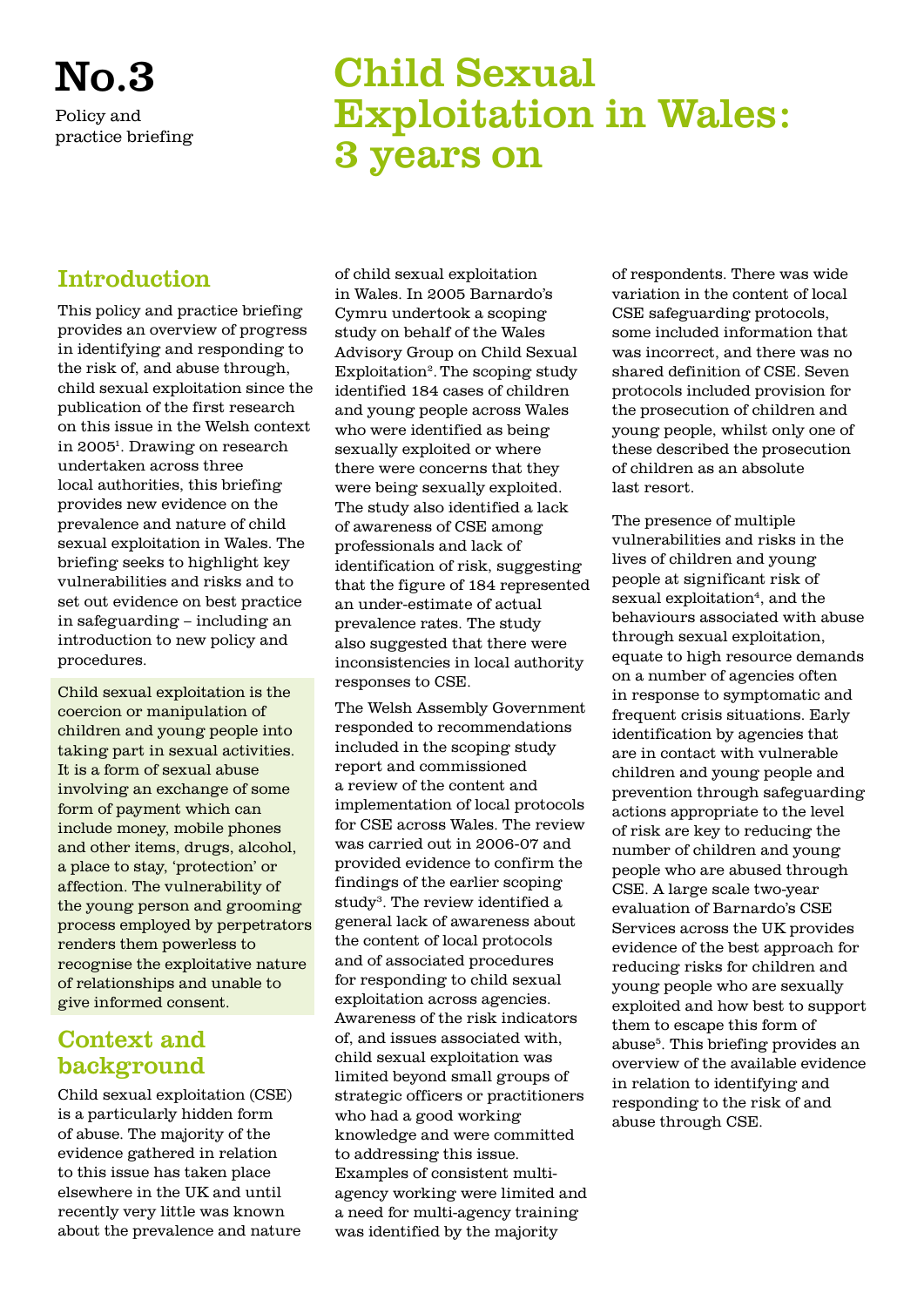## Research findings

Professionals and practitioners responding to the scoping study and the review viewed the identification of children and young people at risk of CSE as problematic. In response to this Barnardo's Cymru successfully piloted a Sexual Exploitation Risk Assessment Framework (SERAF) in Newport in 2006<sup>6</sup>. Further research was carried out in two more local authorities in 2007 using SERAF. Across the three authorities the sample includes 1,487 cases involving children and young people aged 10 to 22 years old and held by Social Services and the Youth Offending Service in Wales.

Figure 1: Children and young people by category of risk. Sample from 3 local authorities in Wales 2006-2007



framework at the end of this briefing for an explanation of each category of risk.

The sample is biased towards children and young people at risk because it is drawn from Social Services and Youth Offending Service case loads. These children and young people are therefore more likely than their peers to be subject to the

vulnerabilities and risks associated with CSE. The prevalence rates here are therefore in relation to children and young people already in contact with services that provide for children in need and/or at risk and not in relation to the local child populations as a whole.

It is of great concern that as many as nine per cent of vulnerable children and young people who are known to statutory services across three Welsh local authorities are at significant risk of sexual exploitation.

#### Figure 2: Total sample by category of risk and gender

|                     | Female | Male |
|---------------------|--------|------|
| Not at risk         | 38%    | 62%  |
| Mild risk           | 44%    | 56%  |
| Moderate risk       | 44%    | 55%  |
| Significant<br>risk | 64%    | 36%  |
| Total sample        | 42%    | 58%  |

- n There were more boys and young men in the total sample than females (58%>42%). However children and young people identified as at 'significant risk' of CSE were more likely to be female (64%>36%).
- $\blacksquare$  The majority of cases identified as at 'moderate' or 'significant' risk of CSE relate to children and young people aged between 14 and 17 years. For girls and young women a 'peak' age for risk is 15 years old. For boys and young men the 'peak' age for risk was older but this may be a result of the fact that the sexual exploitation of boys is particularly well hidden.
- Of the total sample, 95 per cent of children and young people were described as White Welsh or White British. A total of 68 children and young people were identified as belonging to a BME group. Eighteen of these were cases identified as

at risk and 11 of those were at 'significant risk' of CSE.

 $\blacksquare$  In total, disability was recorded in relation to 412 cases in the sample and 90 per cent of those cases were identified as 'not at risk' of CSE. Forty cases where a disability was recorded were identified as at risk of CSE and in all but one of these cases a learning disability was identified. Of the cases where disability was recorded, 11 were identified as at 'significant risk' of CSE.

## Vulnerabilities and risk indicators of **CSE**

The children and young people in the sample were all known to statutory services and as such we would expect to find high incidence of problematic family backgrounds and childhood experience. Issues such as childhood abuse, family history of domestic abuse, family history of substance misuse and family breakdown were identified across the category of risk sub-samples. However, as the level of risk increased, the incidence of these factors also increased in relation to most indicators.

The correlation between experience of abuse during childhood and risk of sexual exploitation is well established<sup>7</sup>. Childhood abuse may be viewed as a vulnerability factor in that children who are abused during childhood are likely to suffer from low self worth which makes them vulnerable to exploitation by abusive adults. Furthermore, children who have experienced sexual abuse have already been through a grooming process which establishes as 'normal' a breaching of appropriate sexual boundaries. Others have argued that childhood abuse serves to propel children into high risk situations such as running away 8. We know that experience of abusive family relationships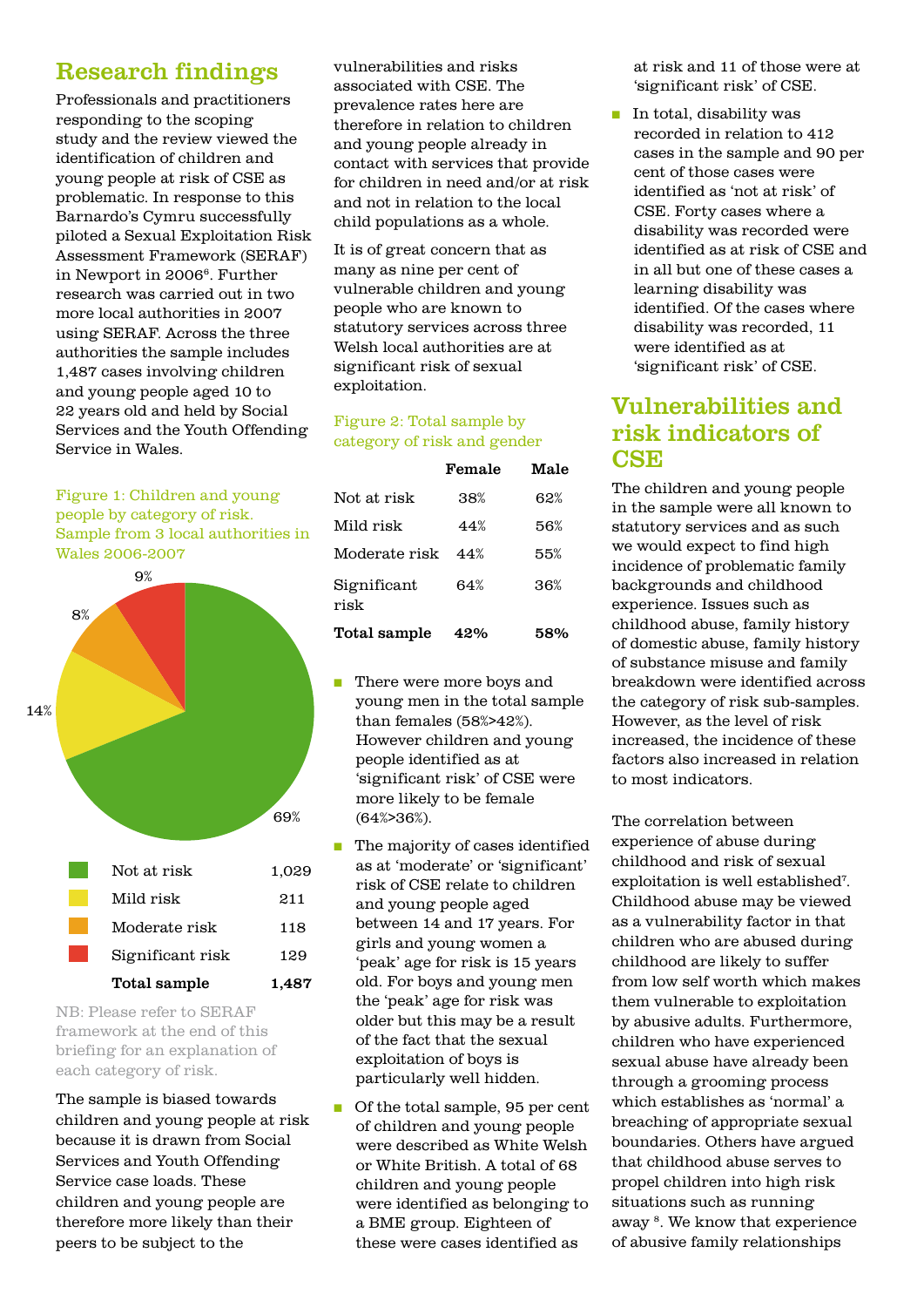leaves children and young people with low self-esteem, poor trust in adults and relationship difficulties, which in turn renders them vulnerable to sexual exploitation9. A history of abuse has been identified as a risk indicator by Barnardo's services working across the UK 10.

Children and young people in the 'significant' category of risk were over twice as likely to have experienced emotional abuse in childhood compared to the sample as a whole.

They were three times as likely to have experienced physical abuse and sexual abuse when compared to the sample as a whole.

Experience of problematic parenting was identified as a common characteristic of young people included in a study of service users of Barnardo's  $sexual exploitation$  services $<sup>11</sup>$ .</sup> The negative impact of substance misuse on parenting capacity and the lives of children living in families where substance misuse takes place is documented $12$ . Children and young people living in families where there is domestic abuse are at increased risk of abuse themselves and the detrimental effects of witnessing domestic abuse on children are  $clear<sup>13</sup>$ . There is a high incidence of family breakdown across the sample as a whole and this, as with other factors is related to the sample origin (ie drawn from Social Services caseloads). Family breakdown has been described elsewhere as an 'underlying vulnerability factor'14.

Approximately one quarter of the cases in the total sample had a family history of domestic abuse and this rose to two-thirds of cases in the 'significant' risk sample.

A family history of substance misuse was identified in relation to a quarter of the total sample but applied to over half of the cases in the 'significant' risk category.

#### Figure 3

|                    | Breakdown of<br>family relationships |
|--------------------|--------------------------------------|
| 'Not at risk'      | 277                                  |
| sample $(1,029)$   | (27%)                                |
|                    |                                      |
| 'Mild risk'        | 172                                  |
| sample (211)       | (82%)                                |
|                    |                                      |
| 'Moderate risk'    | 97                                   |
| sample $(118)$     | (82%)                                |
|                    |                                      |
| 'Significant risk' | 121                                  |
| sample (129)       | (94%)                                |
|                    |                                      |
| Total sample       | 667                                  |
| (1, 487)           | (45%)                                |

Family breakdown was recorded in relation to just under half (45 per cent) of the total sample of cases but to the majority of cases identified as at 'significant' risk (94 per cent).

The family histories and behaviours that bring children into contact with Social Services often impact negatively on emotional well-being<sup>15</sup>. Low self esteem and poor emotional and mental well-being render children and young people vulnerable to exploitation and also result from exploitation.

Low self image was identified in relation to a third of the total sample of cases and was recorded for most (83 per cent) of the cases in the 'significant' risk category.

Expressions of despair (selfharm, overdose, eating disorder, challenging behaviour, violence, aggression) were recorded in relation to just under a third of the total sample of cases. This rose to 81 per cent of cases in the 'significant' risk category.

Disengagement from education, isolation from peers and exposure to risk situations increase the vulnerability of children and young people to sexual exploitation. Children and young people who are not engaged in school, who are isolated from positive social networks and who stay out late, spend a large proportion of their time away from appropriate adults and protective networks. They are exposed to situations in which they are accessible to those who wish to harm or exploit them. The relationship between sexual exploitation and substance misuse is a complex one which may include the use of substances as a coping mechanism or as a focus of exchange and control by the exploitative adult<sup>16</sup>. All of the factors discussed here increase the exposure of children and young people to risk situations where they may be involved with other vulnerable young people and may come into contact with exploitative adults perhaps while under the influence of drugs or alcohol.

Only two per cent of the total sample was identified as isolated from peers/family but this was indicated in a quarter of 'moderate' risk cases and just under half (47 per cent) of 'significant' risk cases.

Staying out late was recorded as an issue across the categories of risk and in relation to a quarter of cases in the total sample. In relation to the at risk categories this was recorded in over threequarter of cases (81 per cent moderate risk; 88 per cent significant risk).

Drug and alcohol misuse increased in relation to category of risk, affecting a third of the total sample and nearly all (97 per cent) of the 'significant' risk cases.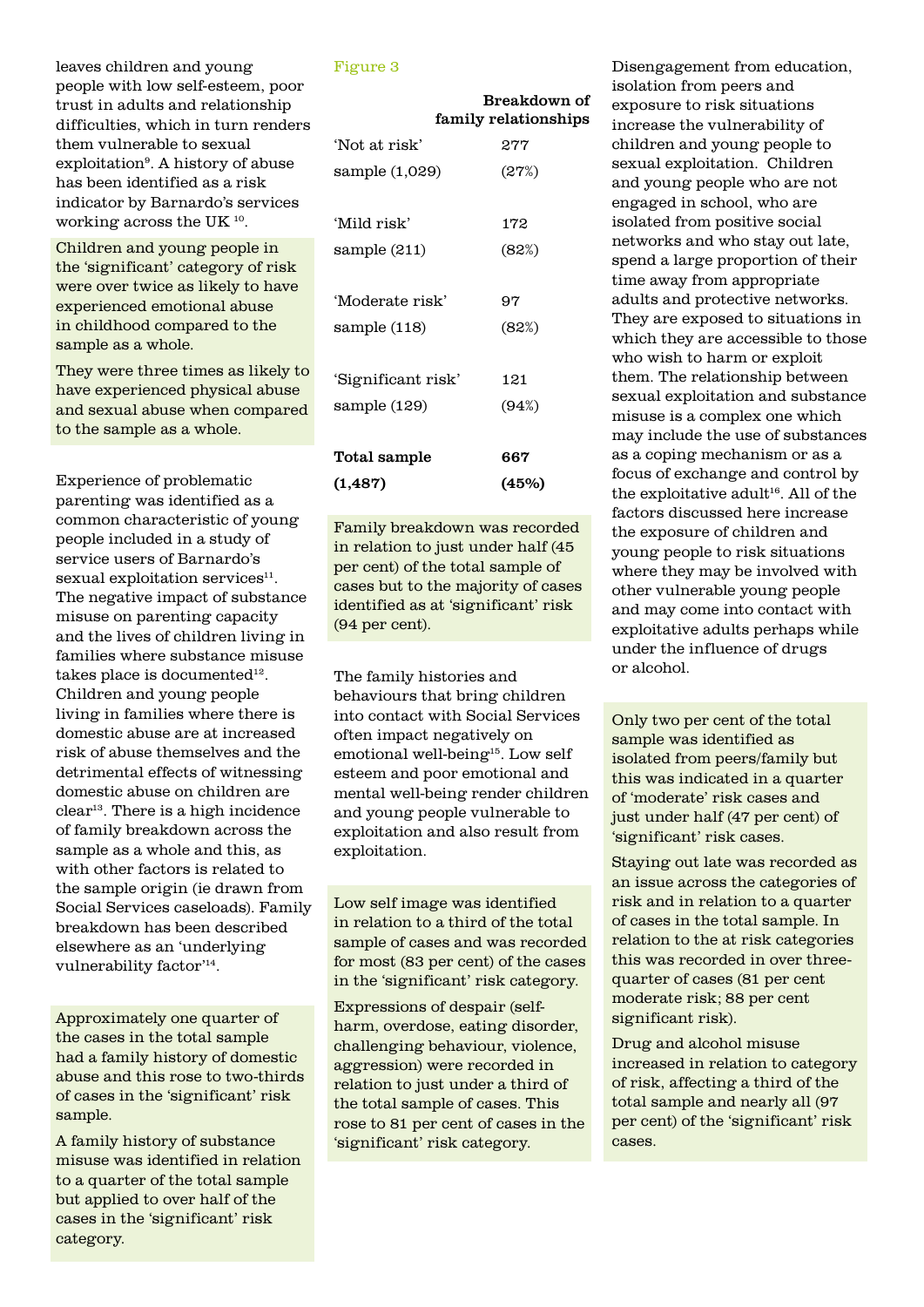#### Figure 4

| Exclusions/unexplained |  |  |
|------------------------|--|--|
| absences from school   |  |  |

| 'Not at risk'      | 12%   |
|--------------------|-------|
| sample $(1,029)$   | (127) |
|                    |       |
| 'Mild risk'        | 53%   |
| sample (211)       | (112) |
|                    |       |
| 'Moderate risk'    | 75%   |
| sample (118)       | (89)  |
|                    |       |
| 'Significant risk' | 89%   |
| sample (129)       | (115) |
|                    |       |
| Total sample       | 30%   |
| (1, 487)           | (443) |

Incidents of exclusions/ unexplained absences from school increased with each level of risk, rising to 89 per cent of the 'significant' risk cases.

## Direct risk indicators of sexual exploitation

Some behaviours are suggestive of direct risk of or involvement in sexual exploitation. There may be alternative explanations

for some direct risk indicators, however where a number of these direct risk indicators are present they suggest a pattern of behaviour associated with sexual exploitation.

Children and young people who go missing are particularly vulnerable to exploitation during the periods that they are away from protective networks. Periods of going missing may be a direct risk indicator of sexual exploitation<sup>17</sup>. Research undertaken with specialist CSE service users in 2006 found that young people who had been sexually exploited were often being moved by coercers and exploiters to locations other than their place of residence

(internally trafficked); the most common experience was of being taken to a nearby city, town or authority where sexual exploitation occurred, followed by the young person being returned to their original location one or two days later <sup>18</sup>. Case study material from Wales also suggests that during periods of going missing, children and young people are often internally trafficked. This could be to a local city, to another local authority in Wales or to a city or location in England where they are sold for sex before being returned to their place of residence.

The majority of sexual exploitation of children and young people takes place 'off street'19. Mobile phones and the internet allow for exploitative adults to organise and orchestrate the abuse of children in private accommodation, hotel rooms and massage parlours. These indicators suggest a pattern of behaviour strongly associated with sexual exploitation.

A common pattern in the sexual exploitation of girls and young women is the presence of an older 'boyfriend'. This abusing adult exploits the vulnerability of the girl through a process of control which begins with an apparently loving relationship and develops into a controlling, abusive and exploitative relationship over a period of time<sup>20</sup>. Recent evidence from Barnardo's service users demonstrates a clearly defined route into sexual exploitation through an older adult, most often through but not always an older 'boyfriend'21.

The majority of direct indicators of CSE including: use of a mobile phone that causes concern; multiple callers (unknown adults/ older young people); unexplained amounts of money/things; peers involved in clipping /sexual exploitation; entering/leaving vehicles driven by unknown adults and frequenting areas

known for sex work; increased with each category of risk and with a notable increase in these indicators for 'significant' risk cases.

There were some distinct gender patterns in relation to direct risk indicators. An older 'boyfriend'/ controlling adult was identified in relation to 83 per cent of girls and young women in the 'significant' risk category. While for boys and young men in the 'significant' risk category this figure was 18 per cent.

Two thirds (64 per cent) of boys and young men in the 'significant' risk category were recorded as 'entering/leaving vehicles driven by unknown adults' compared to just under half (46 per cent) of girls and young women in the same risk category.

#### Figure 5

#### Periods of going missing overnight or longer

| Total sample       | 241      |
|--------------------|----------|
|                    |          |
| sample (129)       | $(90\%)$ |
| 'Significant risk' | 116      |
| sample (118)       | (69%)    |
| 'Moderate risk'    | 81       |
| sample (211)       | (20%)    |
| 'Mild risk'        | 42       |
| sample (1029)      | (>1%)    |
| 'Not at risk'      | 2        |
|                    |          |

'Periods of going missing' was the most significant direct indicator of risk for both genders.

 $(1,487)$   $(16\%)$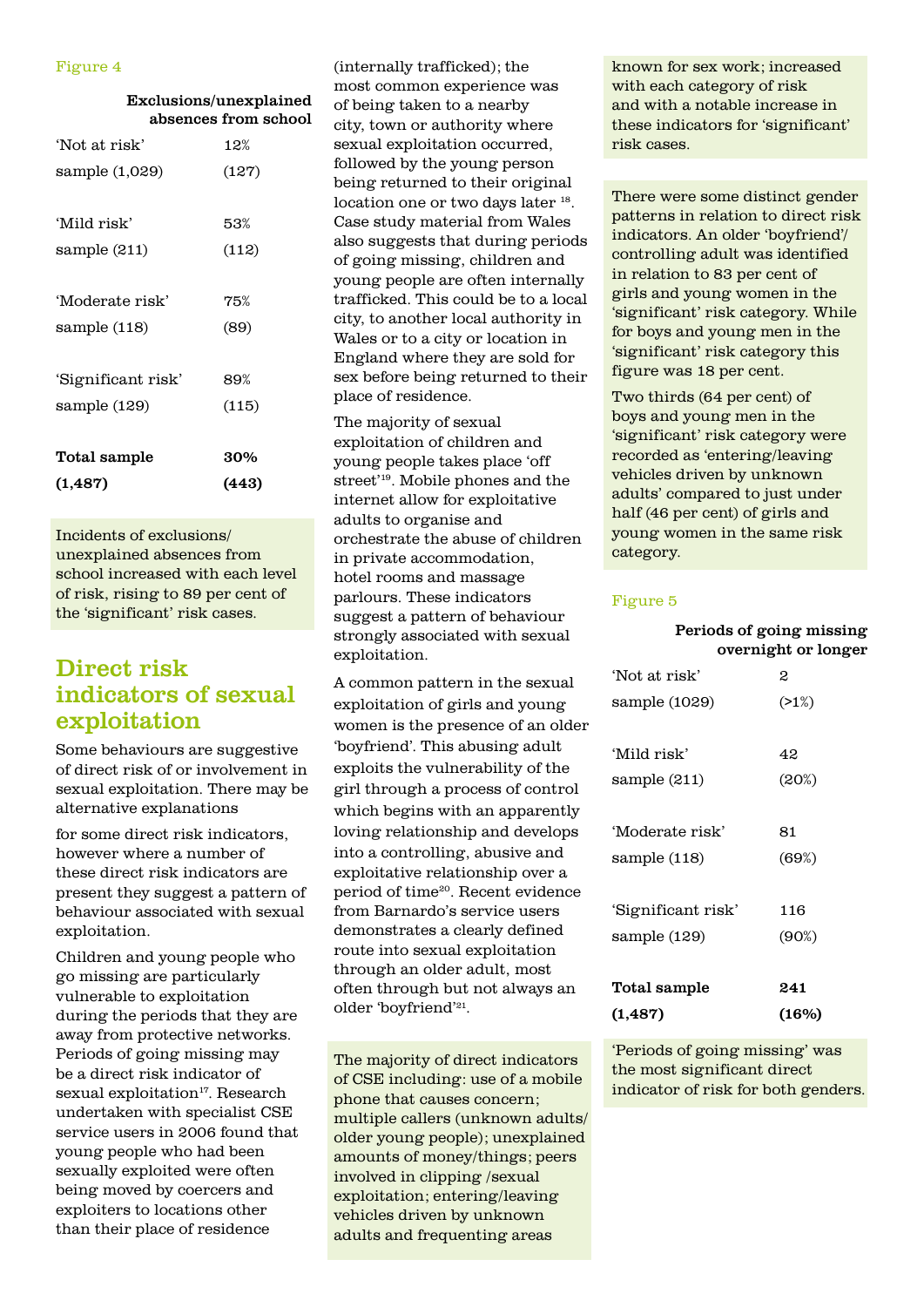## Overview of relevant legislation, policy and practice guidance

#### Safeguarding Children

Involved in Prostitution (2000) (Department of Health, National Assembly for Wales) and the National Plan for Safeguarding Children from Commercial Sexual Exploitation (2001) (Department of Health) promote an inter agency approach in order to:

- acknowledge and recognise the problem of the sexual exploitation of children;
- $\blacksquare$  recognise that the child is a victim of abuse;
- $\Box$  safeguard children involved, promote their welfare and provide them with the strategies to 'exit';
- $\blacksquare$  investigate and prosecute those who coerce, exploit and abuse children.

Working Together to Safeguard Children (2004) (Welsh Assembly Government) emphasises that 'children involved in "prostitution" and other forms of sexual exploitation should be treated primarily as victims of abuse, and their needs require careful assessment. They are likely to be in need of welfare services and – in many cases – protection under the Children Act 1989.'

All Wales Child Protection Procedures (2008) (All Wales Child Protection Group and Welsh Assembly Government) (Section 4.8) sets out the procedures for responding to the sexual exploitation of children. The procedures are clear that – 'any person who works with children and families and has concerns that a child is at risk of abuse through sexual exploitation must make a referral in accordance with the child protection procedures as set out in Part 3 of the All Wales Child Protection Procedures. This includes any unsubstantiated

concerns as they contribute to other information that has been provided from elsewhere and help to build up a picture that the child may be suffering harm'.

All Wales Safeguarding children and young people at Risk of Sexual Exploitation Protocol (2008) (All Wales Child Protection Group and Welsh Assembly Government) This protocol has been developed in response to the findings of the Welsh Assembly Government funded review of existing CSE protocols (2006). The protocol is intended to support the identification of children and young people at risk of CSE and to ensure that there is consistent evidence based practice across Wales in responding to risk and abuse through CSE so that children and young people are safeguarded. The Protocol advocates the use of the SERAF Risk Assessment Framework (see below).

Coles, J and Clutton, S (2008) SERAF Sexual Exploitation Risk Assessment Framework Resource Pack, Cardiff: Barnardo's Cymru – each Local Safeguarding Children Board in Wales has been provided with a pack and further packs are available for purchase. Please contact michelle.gough@ barnardos.org.uk

## The Seraf Service

In October 2006 Barnardo's Cymru established the first specialist CSE service in Wales.

The Service works across Wales  $t \circ$ :

- $\Box$  provide specialist training and practice development support;
- $\blacksquare$  support best practice in the identification of and responses to children and young people at risk of CSE;
- <sup>n</sup> provide preventative work with vulnerable children and young people and;
- <sup>n</sup> provide specialist direct work with children and young people at risk of or abused through sexual exploitation.

Barnardo's has been involved in child sexual exploitation work since 1995. The core features of our model of practice can be summarised in the Four A's of Access, Attention, Assertive outreach and Advocacy<sup>22</sup>. Evidence of good practice suggests that intervention, support and action should be based upon the child or young person's needs and be delivered by a trusted worker in conjunction with a protective network of appropriate agencies. The Welsh Assembly Government has provided funding of £60,000 to support a consortium arrangement between local authorities wishing to buy into the Service. The Service already works with many local authorities on a spot-purchase basis and growing awareness of CSE has led to a sharp increase in referrals over the past six months. Practitioners can contact the Service to request a risk assessment or make a referral for direct work with a child or young person. The Service also provides training and case consultation.

For further information contact Barnardo's Seraf Service 46 Marlborough Road Roath Cardiff CF23 5BX Telephone: 029 2049 1743 Email: jan.coles@barnardos. org.uk

## Next steps: tackling child sexual exploitation in Wales

There has been considerable progress in Wales over the past three years in terms of increasing professional awareness of CSE. This has included: the production of a consistent All Wales Protocol based on evidenced best practice and investment in direct work with children and young people at risk of or abused through CSE. A number of local authorities are working with Barnardo's Cymru to strengthen policy and practice in responding to CSE in their area and have clearly demonstrated their commitment to tackling this issue.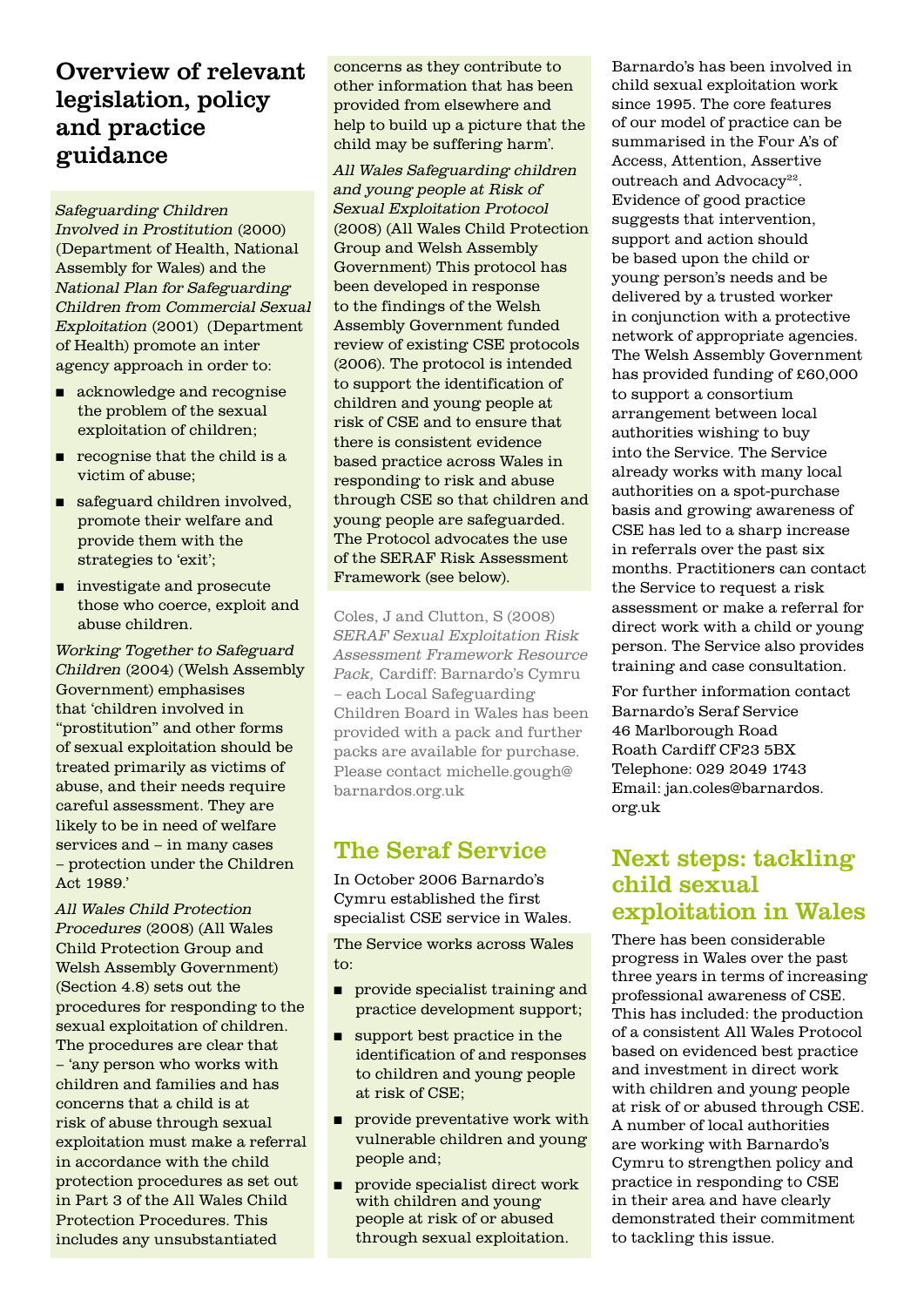There has also been a very good take up of multi-agency training over the past three years.Since it was established in October 2006 the Seraf Service worked with 57 children and young people in April 2007- March 2008 and currently has 21 open cases. However there are still far too many children and young people at risk of child sexual exploitation across Wales and currently practice to safeguard all children and young people from this form of abuse is not in place. There are still real difficulties in identifying resources to safeguard and support the most at risk children and young people. Perpetrators continue to exploit the vulnerability of our most disadvantaged children and young people and in most cases this abuse still goes unchallenged.

### The way forward

#### 1. The Welsh Assembly Government should:

- Identify resources to support the effective implementation of the All Wales Protocol Safeguarding Children and Young People at Risk of Sexual Exploitation by local authorities so that children and young people are safeguarded and take measures to ensure that Local Safeguarding Children Boards review progress in local implementation of the new Protocol.
- **n** Offer guidance and support to local authorities in developing preventative work though education and community settings with vulnerable children and young people as part of delivering Core Aim 3 of the Children and Young People's Plans.
- n Take action in response to the Concluding Observations of the Committee on the Rights of the Child (Forty-ninth session, 2008) that State Parties 'intensify its efforts to collect data on the extent of sexual exploitation and

abuse of children, essential to prepare adequate responses and combat this phenomena'. It is essential that local authorities monitor the number of children and young people at risk of or abused through sexual exploitation in line with the 'Safeguarding Children involved in Prostitution' Guidance issued in 2000. This data should be collated at a national level.

- **n** Issue guidance to Local Safeguarding Children Boards and engage with the police authorities to stress the importance of local implementation of the 'Missing Children Protocol' currently being developed by the All Wales Child Protection Group. There is a clear and established link between periods of going missing (and in particular repeat episodes of going missing) and the risk of child sexual exploitation and abuse through sexual exploitation. There is also evidence to suggest that during periods of going missing children and young people are being internally trafficked so that abuse through sexual exploitation can take place.
- <sup>n</sup> Advise local authorities that the use of secure accommodation is an inappropriate and ineffective response to child sexual exploitation.
- **n** Engage with police authorities in Wales to encourage the strengthening of procedures to investigate, disrupt and convict perpetrators using powers already available to them through various pieces of legislation including the Sexual Offences Act 2003.
- n Petition the Westminster Government to remove the provisions to arrest and prosecute young people who are considered to 'persistently and voluntarily return to prostitution' under the Sexual Offences Act 2003. This

provision is very unhelpful. To retain the potential for prosecution of children experiencing this abuse undermines the principle that children should be protected from abuse and serves to perpetuate the myth that young people are making free and informed choices. The retention of this offence ignores the impact that complex life experiences and grooming processes have on a child enabling abuse to take place. The criminalisation of children in these circumstances is wholly unacceptable. Any Police resources should be concentrated on the protection of children and young people and the investigation and prosecution of offenders.

- 2. Local authorities should:
- Ensure that staff who work with vulnerable children and young people through education, community, health and Children's Services settings have knowledge of and access to training to support the implementation of the All Wales Safeguarding Children and Young People at Risk of Sexual Exploitation Protocol. Practitioner awareness is key to the identification of risk of CSE and the protection of children and young people.
- $\blacksquare$  Ensure that staff who work with vulnerable children and young people through education, community, health and Children's Services settings have access to information and tools so that they are well placed to identify risk of CSE.
- Monitor the number of children and young people in the authority who are at risk of or abused through CSE in line with the 'Safeguarding Children involved in Prostitution' Guidance issued in 2000.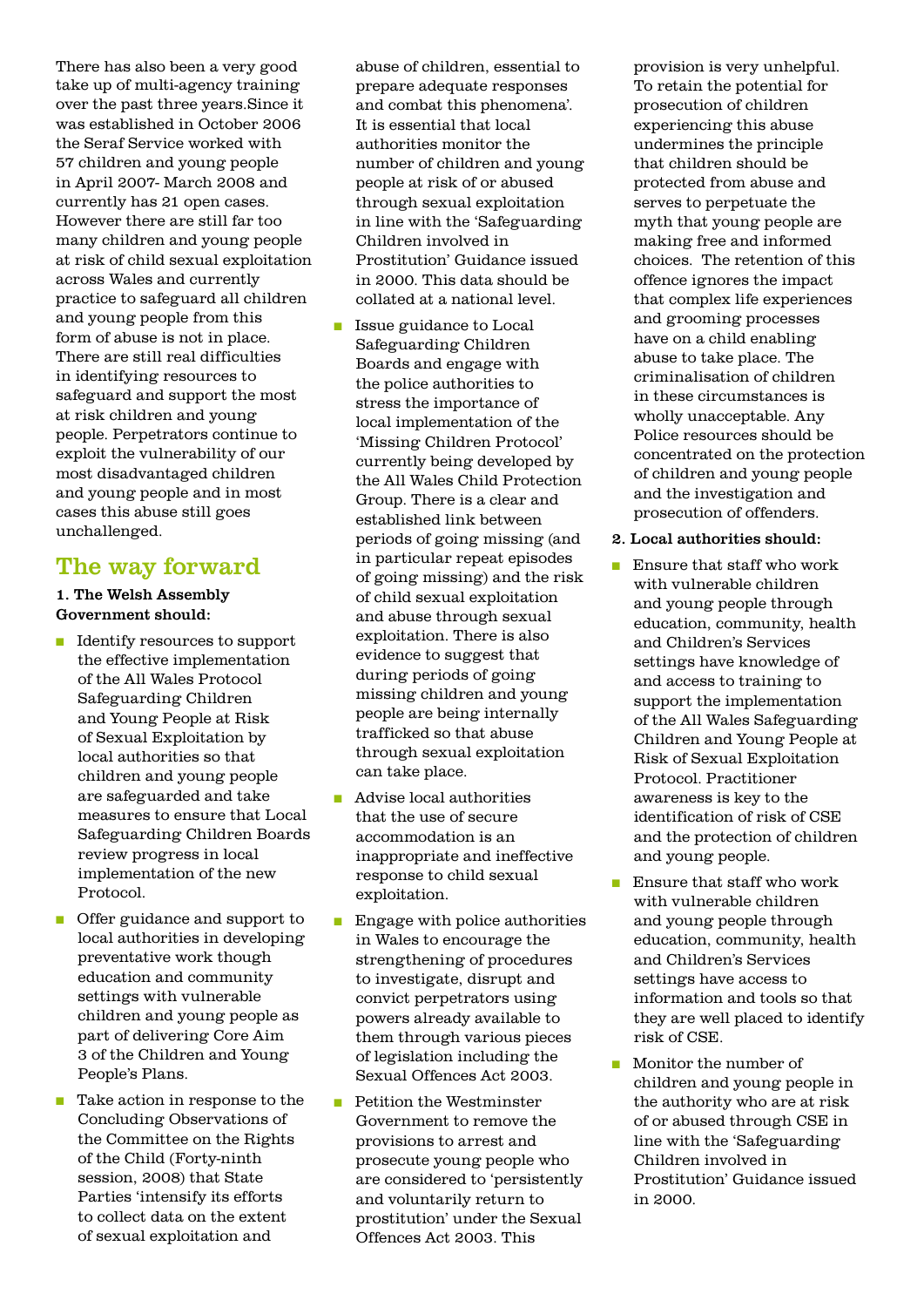- n Protect all children and young people through the inclusion of basic safeguarding information, an understanding of 'healthy' relationships and a sense of agency and control about their bodies and selves in the school Personal and Social Education curriculum. Teaching resources to support this are available.
- n Protect and engage vulnerable children and young people through group work or one-toone work to raise awareness of sexual exploitation and provide tools for children and young people to recognise risky situations and to self protect as required.
- **n** Ensure that a multi-agency strategy meeting under the All Wales Safeguarding Children and Young People at Risk of Sexual Exploitation Protocol is held in relation to any child or young person where there are concerns about risk of CSE. The meeting should lead to a protection plan and include intensive direct work with the child or young person where appropriate.
- **n** Ensure that intelligence about perpetrators, unsafe adults, vehicles and places is collected, shared and passed on to the police. Intelligence may be limited in relation to one child or young person but when information about a number of cases is put together the potential to disrupt or convict perpetrators will be increased.

#### Further resources and short briefings available electronically on request from michelle.gough@ barnardos.org.uk

#### Telephone: 029 2049 1743

Clutton, S and Payne, R (2008) Sample profile: children and young people at risk of child sexual exploitation across 3 Welsh Authorities Barnardo's Cymru – Free

Coles, J and Clutton, S (2008) SERAF Sexual Exploitation Risk Assessment Framework Resource Pack, Cardiff: Barnardo's Cymru– (Hard copy – there is a charge for this item)

Clutton, S (2008) Children and Young People who go Missing and Risk of Child Sexual Exploitation – Barnardo's Cymru – Free

Clutton, S. and Coles, J. (2008) Core Aim 3: The best possible health, free from abuse, victimisation and exploitation – Child Sexual Exploitation – Barnardo's Cymru – Free

Clutton, S. and Coles, J. (2007) Sexual Exploitation Risk Assessment Framework: A pilot study, Cardiff: Barnardo's Cymru – Free

#### References

<sup>1</sup> Coles, J. (2005) Out of sight, out of mind: Child sexual exploitation, Cardiff: Barnardo's Cymru

<sup>2</sup> This group was established in 2004, is chaired by the Office of the Children's Commissioner for Wales and has representation from across the statutory and voluntary sectors including Welsh Assembly Government (WAG) and the police.

3 Clutton, S and Coles, J (2007) -unpublished report presented to Welsh Assembly Government and at Local Safeguarding Children Boards Conference, March 2007

4 Clutton, S. and Coles, J. (2007) Sexual Exploitation Risk Assessment Framework: a pilot study, Cardiff: Barnardo's Cymru: Scott, S. (2001) Barnardo's Phase Project: a case study evaluation, Liverpool: University of Liverpool; Cusick, L (2002) 'Youth prostitution: a literature review', Child Abuse Review: 11: pp 230-251; Chase, E. and Statham, J. (2005) 'Commercial and Sexual Exploitation of Children and Young People in the UK – A Review', Child Abuse Review: 14: pp 4-25

5 Scott, S. and Skidmore, P. (2006) Reducing the risk: Barnardo's support for sexually exploited young people: A two-year evaluation, Barkingside: Barnardo's

6 Clutton, S. and Coles, J. (2007) Sexual Exploitation Risk Assessment Framework: a pilot study, Cardiff: Barnardo's

7 Barnardo's (1998), Whose Daughter Next? Children abused through prostitution, Barkingside: Barnardo's

8 See discussion in Melrose, M. and Barret. D. (2004), Anchors in Floating Lives: Interventions with young people sexually abused through prostitution, Dorset: Russell House Publishing

9 Leheup, R, (1999) Floating Lives, Hide 'n' Seek Male Youth prostitution Conference, 1999

<sup>10</sup> Stanway, D, 2006, Preventing the Sexual Exploitation of Boys and Young Men: PRIME, Bristol: Barnardo's

 $11$  See 5 above.

<sup>12</sup> Advisory Council on the Misuse of Drugs, (2003), Hidden Harm, London: Home Office

13 Welsh Assembly Government, (2005), Tackling Domestic Abuse: the All Wales National Strategy, A Joint Agency Approach, Cardiff: WAG

14 Creegan, C; cott,S. and Smith,S. (2005), The use of secure accommodation and alternative provisions for sexually exploited young people in Scotland, Barkingside: Barnardo's

<sup>15</sup> Royal College of Psychiatrists, (2004) Child Abuse and neglect: the role of mental health services, RCP: Council Report.

16 Drinkwater, S Greenwood, H with Margaret Melrose, (2004) 'Young People Exploited through Prostitution: A Literature review', in Melrose, M. and Barret. D. (2004), Anchors in Floating Lives: Interventions with young people sexually abused through prostitution, pp 23-35 Dorset: Russell House Publishing

<sup>17</sup> Biehal, N. and Wade, J. (1999), *Children who* go missing: research, policy and practice, London: DOH

<sup>18</sup> Scott. S and Skidmore, P..(2006) Reducing the Risk: Barnardo's support for sexually exploited young people; A two year evaluation, Barkingside: Barnardo's www.barnardos.org. uk/reducingtherisk

<sup>19</sup> Harper, Z. and Scott, S. (2005), Meeting the needs of sexually exploited young people in London, Barkingside: Barnardo's

20 See 7 above, Barnardo's, 1998

21 See 5 above, Scott, S. and Skidmore, P. 2006

<sup>22</sup> Scott, S. and Skidmore, P. (2006) Reducing the risk: Barnardo's support for sexually exploited young people: A two-year evaluation, pp48-49, Barkingside: Barnardo's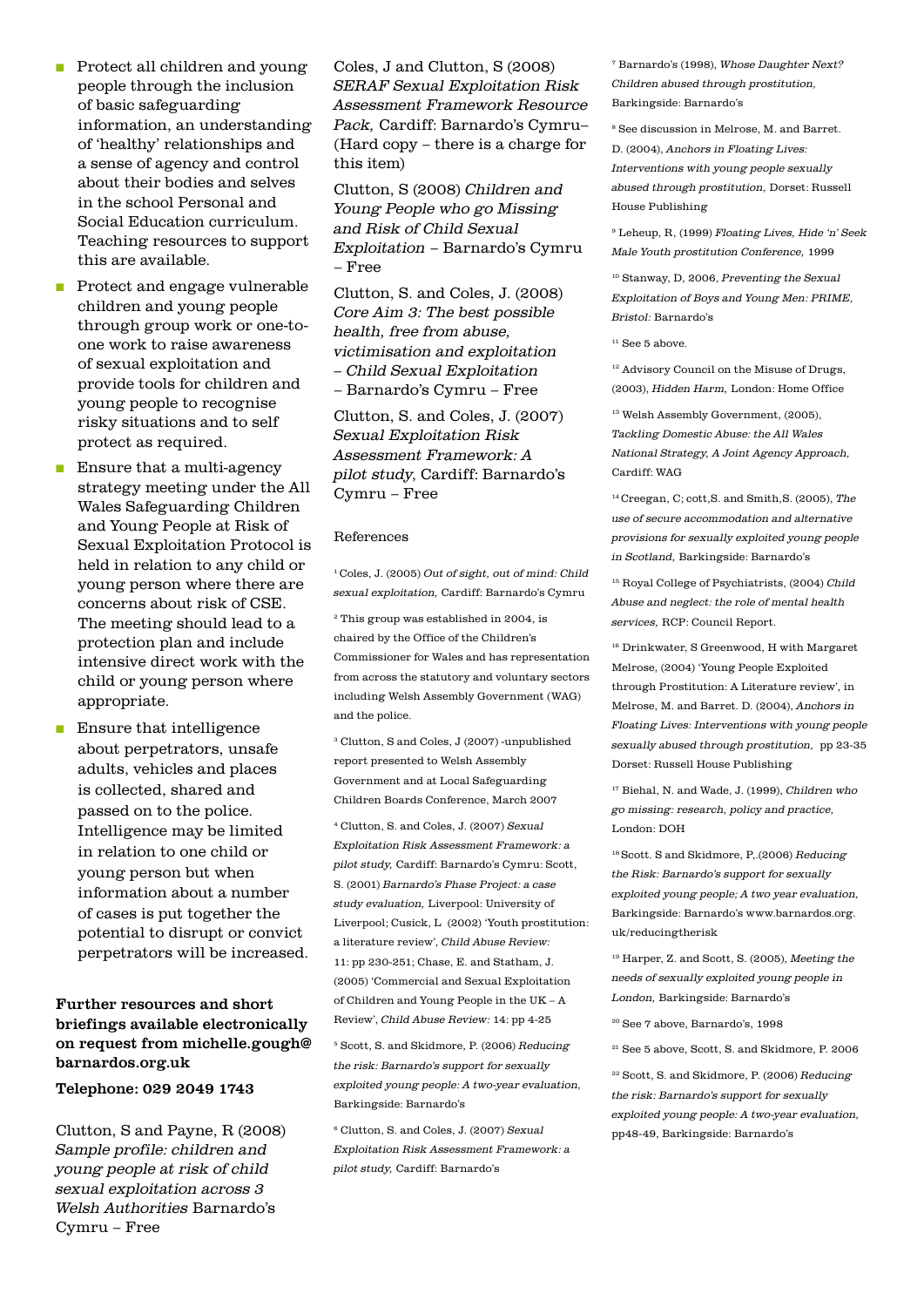#### SERAF Framework

| <b>SERAF</b><br>Category of risk          | <b>Indicators of risk</b>                                                                                   | Description                                                                                                                                                                                                                           | <b>Associated actions</b>                                                                                                                                                                                                                                                                                                                                                                   |
|-------------------------------------------|-------------------------------------------------------------------------------------------------------------|---------------------------------------------------------------------------------------------------------------------------------------------------------------------------------------------------------------------------------------|---------------------------------------------------------------------------------------------------------------------------------------------------------------------------------------------------------------------------------------------------------------------------------------------------------------------------------------------------------------------------------------------|
| Category 1<br>Not at risk                 | No risk indicators but<br>may have one or more<br>vulnerabilities present.                                  | A child or young person<br>who may be 'in need' but<br>who is not currently at<br>risk of being groomed<br>for sexual exploitation.                                                                                                   | Educate to stay safe. Review risk<br>following any significant change<br>in circumstances.                                                                                                                                                                                                                                                                                                  |
| Category 2<br><b>Mild risk</b>            | Multiple vulnerabilities.<br>One or two risk<br>indicators may also be<br>present.                          | A vulnerable child or<br>young person who<br>may be at risk of being<br>groomed for sexual<br>exploitation.                                                                                                                           | Consider multi-agency meeting<br>to share information and agree a<br>plan to address risk and/or need.<br>Work on risk awareness and<br>staying safe should be undertaken<br>with this child/young person.<br>Review risk following<br>any significant change in<br>circumstances.                                                                                                          |
| <b>Category 3</b><br><b>Moderate risk</b> | Multiple vulnerabilities<br>and risk indicators<br>present.                                                 | A child or young person<br>who may be targeted<br>for opportunistic abuse<br>through exchange<br>of sex for drugs,<br>accommodation<br>(overnight stays) and<br>goods etc.                                                            | Convene multi-agency meeting<br>under protocol for sexually<br>exploited children and young<br>people to ensure effective<br>exchange of information with<br>multi-agency colleagues and<br>agree safety plan. At least one<br>review meeting to be convened.<br>Work should be undertaken with<br>this child/young person around<br>risk reduction and keeping safe.                       |
| Category 4<br><b>Significant risk</b>     | Multiple vulnerabilities<br>and risk indicators. One<br>or more significant risk<br>indicators also likely. | Indication that a child<br>or young person is at<br>significant risk of or is<br>already being sexually<br>exploited. Sexual<br>exploitation is likely to<br>be habitual, often self-<br>denied and coercion/<br>control is implicit. | Convene multi-agency meeting<br>under protocol for sexually<br>exploited children and young<br>people to ensure effective<br>exchange of information with<br>multi-agency colleagues and<br>agree safety plan, including<br>regular review meetings.<br>Protection plan should include<br>long-term intensive direct work<br>with the child or young person.                                |
| <b>Moderate or</b>                        | As above.                                                                                                   | Young person aged<br>18 years or above.                                                                                                                                                                                               | Where a young person is aged<br>18 years or over the associated<br>action in relation to Moderate<br>and Significant risk: sexual<br>exploitation should be addressed<br>as an issue in relation to this<br>young person through the<br>Pathway or other work plan;<br>liaison between social services<br>and Police Public Protection Unit<br>to address the young person's<br>protection. |
| <b>Significant risk</b>                   |                                                                                                             |                                                                                                                                                                                                                                       |                                                                                                                                                                                                                                                                                                                                                                                             |